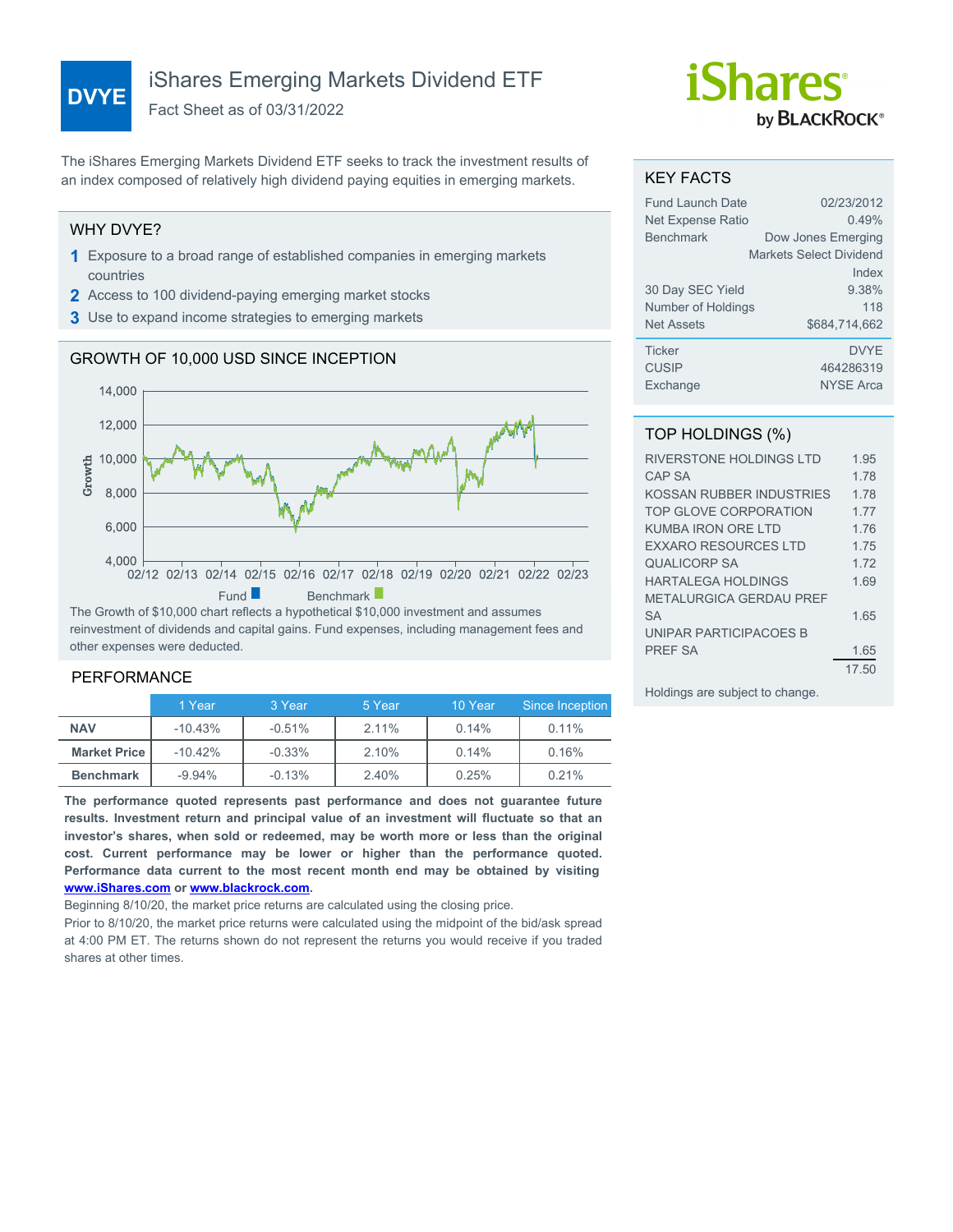#### TOP SECTORS (%)

| <b>Materials</b>              | 19.26% |
|-------------------------------|--------|
| <b>Real Estate</b>            | 17.64% |
| Financials                    | 12.21% |
| <b>Utilities</b>              | 11.61% |
| Energy                        | 9.65%  |
| <b>Health Care</b>            | 8.91%  |
| Industrials                   | 5.51%  |
| Information Technology        | 5.23%  |
| <b>Consumer Discretionary</b> | 5.04%  |
| <b>Consumer Staples</b>       | 2.68%  |
| Communication                 | 1.75%  |
| Cash and/or Derivatives       | 0.52%  |

#### FUND CHARACTERISTICS

| Beta vs. S&P 500 (3y)     | 0.94   |
|---------------------------|--------|
| Standard Deviation (3yrs) | 20.85% |
| Price to Earnings         | 3.44   |
| Price to Book Ratio       | 0.77   |

#### GEOGRAPHIC BREAKDOWN (%)



#### FEES AND EXPENSES BREAKDOWN

| <b>Expense Ratio</b>             | 0.49%    |
|----------------------------------|----------|
| Management Fee                   | 0.49%    |
| Acquired Fund Fees and Expenses  | $0.00\%$ |
| Foreign Taxes and Other Expenses | $0.00\%$ |

#### **GLOSSARY**

**Beta** is a measure of the tendency of securities to move with the market as a whole. A beta of 1 indicates that the security's price will move with the market. A beta less than 1 indicates the security tends to be less volatile than the market, while a beta greater than 1 indicates the security is more volatile than the market.

**The price to earnings ratio (P/E)** is a fundamental measure used to determine if an investment is valued appropriately. Each holding's P/E is the latest closing price divided by the latest fiscal year's earnings per share. Negative P/E ratios are excluded from this calculation. For hedged funds, the underlying fund's value is shown.

**The price to book (P/B)** value ratio is a fundamental measure used to determine if an investment is valued appropriately. The book value of a company is a measure of how much a company's assets are worth assuming the company's debts are paid off. Each holding's P/B is the latest closing price divided by the latest fiscal year's book value per share. Negative book values are excluded from this calculation. For hedged funds, the underlying fund's value is shown.

**Want to learn more?** www.iShares.com **B** www.blackrockblog.com **W** @iShares



**Carefully consider the Fund's investment objectives, risk factors, and charges and expenses before investing. This and other information can be found in the Fund's prospectus, and if available, summary prospectus, which may be obtained by calling 1-800-iShares (1-800-474-2737) or by visiting www.iShares.com or www.blackrock.com. Read the prospectus carefully before investing.**

**Investing involves risk, including possible loss of principal.**

International investing involves risks, including risks related to foreign currency, limited liquidity, less government regulation and the possibility of substantial volatility due to adverse political, economic or other developments. These risks often are heightened for investments in emerging/ developing markets or in concentrations of single countries.

There is no guarantee that dividends will be paid.

Performance shown reflects fee waivers and/or expense reimbursements by the investment advisor to the fund for some or all of the periods shown. Performance would have been lower without such waivers.

Diversification may not protect against market risk or loss of principal. Shares of ETFs are bought and sold at market price (not NAV) and are not individually redeemed from the fund. Any applicable brokerage commissions will reduce returns.

**Index returns are for illustrative purposes only. Index performance returns do not reflect any management fees, transaction costs or expenses. Indexes are unmanaged and one cannot invest directly in an index. Past performance does not guarantee future results.**

"Acquired Fund Fees and Expenses" reflect the Fund's pro rata share of the indirect fees and expenses incurred by investing in one or more acquired funds, such as mutual funds, business development companies, or other pooled investment vehicles. AFFE are reflected in the prices of the acquired funds and thus included in the total returns of the Fund.

The iShares Funds are distributed by BlackRock Investments, LLC (together with its affiliates, "BlackRock").

The iShares Funds are not sponsored, endorsed, issued, sold or promoted by S&P Dow Jones Indices LLC, nor does this company make any representation regarding the advisability of investing in the Funds. BlackRock is not affiliated with S&P Dow Jones Indices LLC.

© 2022 BlackRock. All rights reserved. **iSHARES**, **iBONDS** and **BLACKROCK** are registered trademarks of BlackRock Inc, or its subsidiaries. All other marks are the property of their respective owners.

FOR MORE INFORMATION, VISIT WWW.ISHARES.COM OR CALL 1-800 ISHARES (1-800-474-2737)

iS-DVYE-F0322



**Not FDIC Insured - No Bank Guarantee - May Lose Value** 1191297